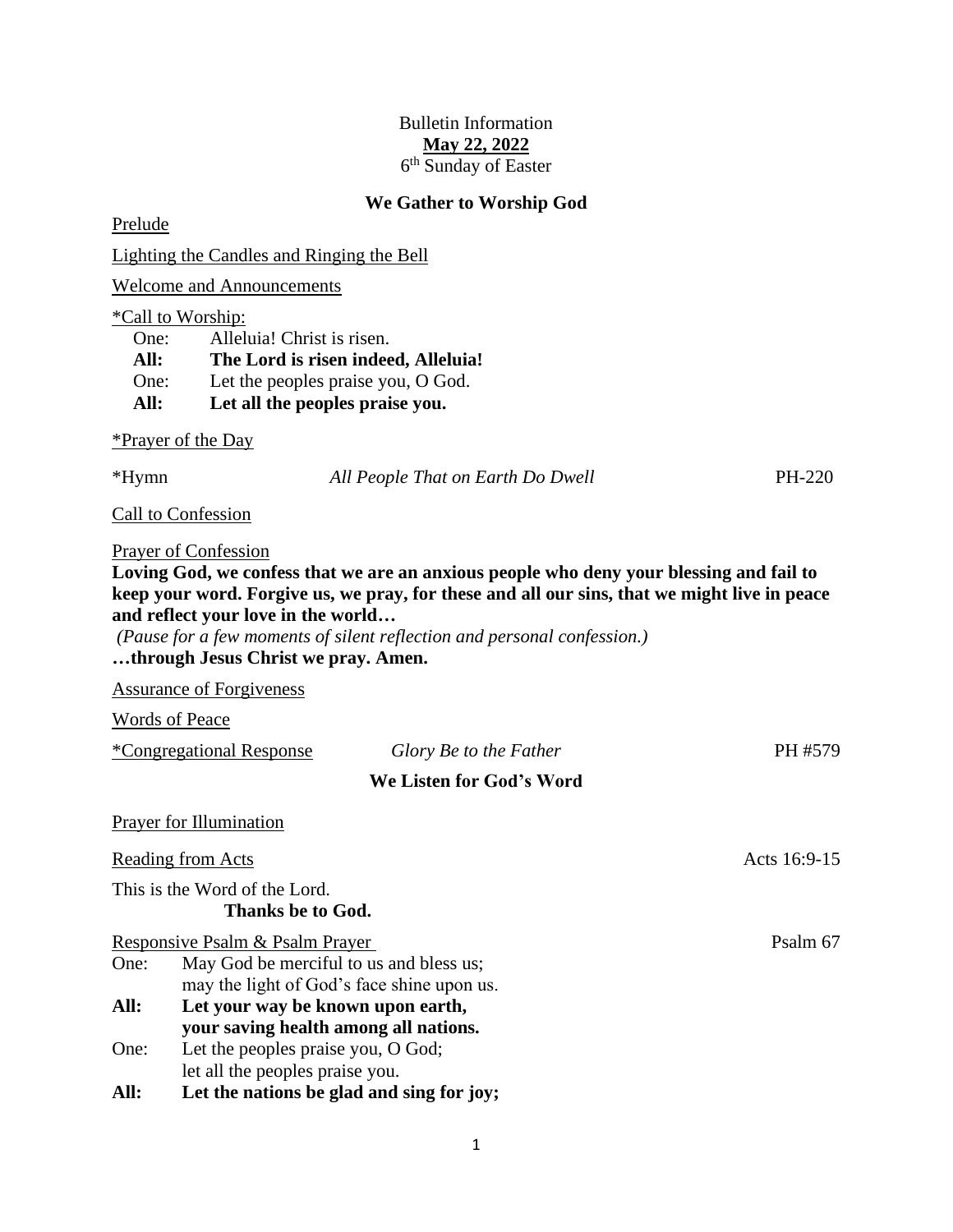|        | for you judge the peoples with equity<br>and guide all the nations on earth.                                                                                                                                                                 |                                                                               |  |  |
|--------|----------------------------------------------------------------------------------------------------------------------------------------------------------------------------------------------------------------------------------------------|-------------------------------------------------------------------------------|--|--|
| One:   | Let the peoples praise you, O God;                                                                                                                                                                                                           |                                                                               |  |  |
|        | Let all the peoples praise you.                                                                                                                                                                                                              |                                                                               |  |  |
| All:   | The earth has brought forth its increase;                                                                                                                                                                                                    |                                                                               |  |  |
|        | God, our own God, has blessed us.                                                                                                                                                                                                            |                                                                               |  |  |
|        | May God give us blessing,                                                                                                                                                                                                                    |                                                                               |  |  |
|        | and may all the ends of the earth stand in awe.                                                                                                                                                                                              |                                                                               |  |  |
| One:   | God of wisdom, through your power the earth has brought forth its noblest fruit, the<br>tree of the cross. Unite all people in its embrace, and feed us with its fruit, everlasting<br>life through Jesus Christ, our savior and Lord. Amen. |                                                                               |  |  |
|        | <b>New Testament Lesson</b>                                                                                                                                                                                                                  | Revelation 21:10, 22-22:5                                                     |  |  |
|        | This is the Word of the Lord.                                                                                                                                                                                                                |                                                                               |  |  |
|        | Thanks be to God.                                                                                                                                                                                                                            |                                                                               |  |  |
|        | <b>Gospel Lesson</b>                                                                                                                                                                                                                         | John 14:23-29                                                                 |  |  |
|        | This is the Word of the Lord.                                                                                                                                                                                                                |                                                                               |  |  |
|        | Thanks be to God.                                                                                                                                                                                                                            |                                                                               |  |  |
| Sermon |                                                                                                                                                                                                                                              | You Are Not Alone                                                             |  |  |
|        |                                                                                                                                                                                                                                              | $\mathbf{W}$ $\mathbf{D}$ $\mathbf{U}$ $\mathbf{A}$ $\mathbf{W}$ $\mathbf{V}$ |  |  |

## **We Respond to God's Word**

\*Hymn *I've Got Peace Like a River* PH-368

Prayers of the People and the Lord's Prayer

**Our Father who art in heaven, hallowed by thy name. Thy kingdom come, thy will be done, on earth as it is in heaven. Give us this day our daily bread; and forgive us our debts, as we forgive our debtors; and lead us not into temptation, but deliver us from evil. For thine is the kingdom and the power and the glory, forever. Amen.**

Invitation to the Offering

**Offering** 

\*Congregational Response *Doxology*

\*Prayer of Dedication

\*Affirmation of Faith **Though no person can look on God, we have seen the glory; We believe.**

**In the face of an infant; In the big questions that one Youth put to Jerusalem Teachers; In healing the deaf, the blind, the lame and the leper; In the telling of parables that cracked open closed minds; We believe.**

**In the honor of children and the respect for outcaste women; In the righteous anger that cleansed the temple but sealed a Man's fate; In the anguish of Gethsemane and the**